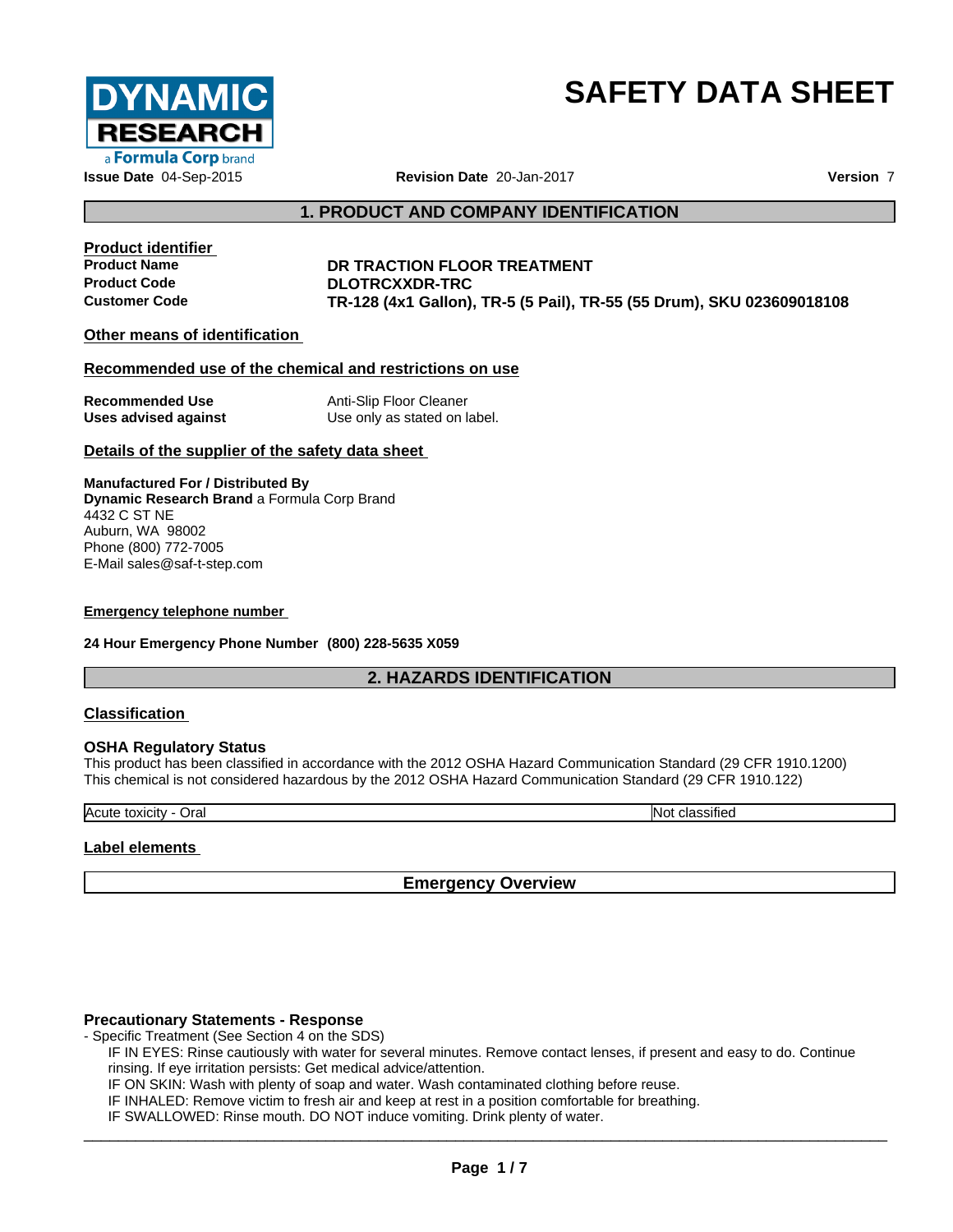#### **Precautionary Statements - Storage**

- Keep out of reach of children

#### **Precautionary Statements - Disposal**

- Disposal should be in accordance with applicable regional, national and local laws and regulations

#### **Hazards not otherwise classified (HNOC)**

**Other Information**

Unknown Acute Toxicity 0% of the mixture consists of ingredient(s) of unknown toxicity

# **3. COMPOSITION/INFORMATION ON INGREDIENTS**

| <b>Chemical Name</b> | CAS No.   | Weight-% | <b>Trade Secret</b> |
|----------------------|-----------|----------|---------------------|
| Water                | 7732-18-5 | 60-100   |                     |
| Potassium Oleate     | 143-18-0  | ה-ו      |                     |
| 2-butoxyethanol      | 111-76-2  | ı – 1    |                     |
| Pine Oil             | 8002-09-3 | ı — 1    |                     |
| Ammonium Hydroxide   | 1336-21-6 | 1-1      |                     |

\*The exact percentage (concentration) of composition has been withheld as a trade secret.

# **4. FIRST AID MEASURES**

#### **First aid measures**

| <b>Skin Contact</b>            | Wash skin with soap and water.                                                                              |
|--------------------------------|-------------------------------------------------------------------------------------------------------------|
| Eye contact                    | Rinse thoroughly with plenty of water for at least 15 minutes, lifting lower and upper eyelids.             |
| <b>Inhalation</b><br>Ingestion | Consult a physician<br>Remove to fresh air.<br>Clean mouth with water and drink afterwards plenty of water. |

# **Most important symptoms and effects, both acute and delayed**

| <b>Symptoms</b> | Any additional important symptoms and effects are described in Section 11: Toxicology |
|-----------------|---------------------------------------------------------------------------------------|
|                 | Information.                                                                          |

#### **Indication of any immediate medical attention and special treatment needed**

**Note to physicians** Treat symptomatically.

# **5. FIRE-FIGHTING MEASURES**

**Suitable extinguishing media** Use extinguishing measures that are appropriate to local circumstances and the surrounding environment.

**Protective equipment and precautions for firefighters** As in any fire, wear self-contained breathing apparatus pressure-demand, MSHA/NIOSH (approved or equivalent) and full protective gear

# **6. ACCIDENTAL RELEASE MEASURES**

# **Personal precautions, protective equipment and emergency procedures**

**Personal precautions** Ensure adequate ventilation, especially in confined areas.

# **Environmental precautions**

**Environmental precautions** See Section 12 for additional ecological information.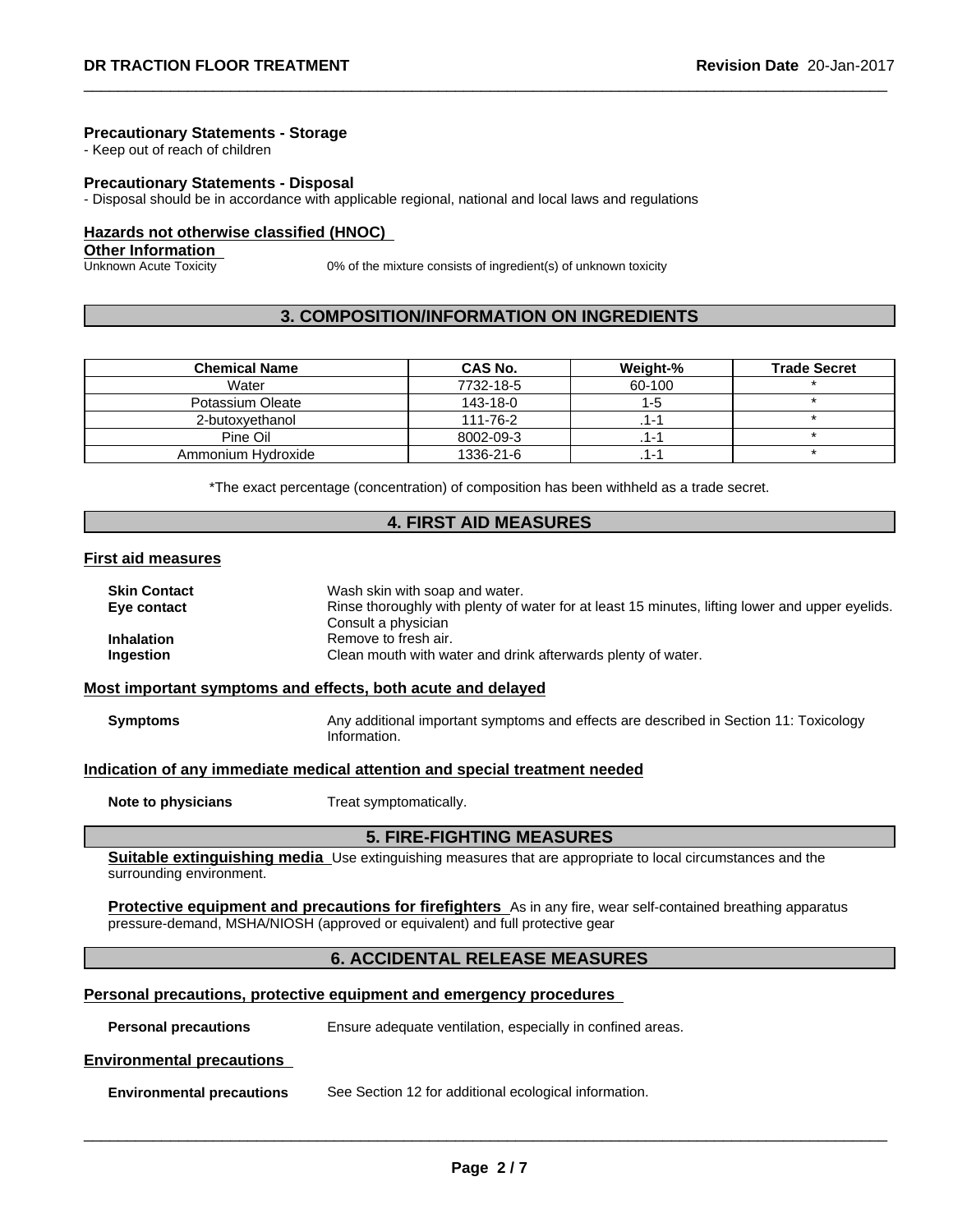### **Methods and material for containment and cleaning up**

| <b>Methods for containment</b> | Prevent further leakage or spillage if safe to do so. |
|--------------------------------|-------------------------------------------------------|
| Methods for cleaning up        | Pick up and transfer to properly labeled containers.  |

# **7. HANDLING AND STORAGE**

# **Precautions for safe handling**

# **Advice on safe handling** Handle in accordance with good industrial hygiene and safety practice.

# **Conditions for safe storage, including any incompatibilities**

| <b>Storage Conditions</b> | Keep containers tightly closed in a dry, cool and well-ventilated place. |
|---------------------------|--------------------------------------------------------------------------|
| Incompatible materials    | None known based on information supplied.                                |

# **8. EXPOSURE CONTROLS/PERSONAL PROTECTION**

#### **Control parameters**

**Exposure Guidelines** This product, as supplied, does not contain any hazardous materials with occupational exposure limits established by the region specific regulatory bodies.

| <b>Chemical Name</b> | <b>ACGIHTLV</b> | <b>OSHA PEL</b>                     | <b>NIOSH IDLH</b>        |
|----------------------|-----------------|-------------------------------------|--------------------------|
| 2-butoxyethanol      | TWA: 20 ppm     | TWA: 50 ppm                         | IDLH: 700 ppm            |
| 111-76-2             |                 | TWA: 240 mg/m $3$                   | TWA: 5 ppm               |
|                      |                 | (vacated) TWA: 25 ppm               | TWA: $24 \text{ mg/m}^3$ |
|                      |                 | (vacated) TWA: $120 \text{ mg/m}^3$ |                          |
|                      |                 | (vacated) $S^*$                     |                          |
|                      |                 |                                     |                          |

*NIOSH IDLH Immediately Dangerous to Life or Health*

**Other Information** Vacated limits revoked by the Court of Appeals decision in AFL-CIO v.OSHA, 965 F.2d 962 (11th Cir., 1992).

#### **Appropriate engineering controls**

**Engineering Controls** Showers, Eyewash stations & Ventilation systems

# **Individual protection measures, such as personal protective equipment**

| Eye/face protection           | No special technical protective measures are necessary.                                  |
|-------------------------------|------------------------------------------------------------------------------------------|
| Skin and body protection      | No special technical protective measures are necessary.                                  |
| <b>Respiratory protection</b> | If exposure limits are exceeded or irritation is experienced, NIOSH/MSHA approved        |
|                               | respiratory protection should be worn. Positive-pressure supplied air respirators may be |
|                               | required for high airborne contaminant concentrations. Respiratory protection must be    |
|                               | provided in accordance with current local regulations.                                   |
| <b>General Hygiene</b>        | Wear suitable gloves and eye/face protection.                                            |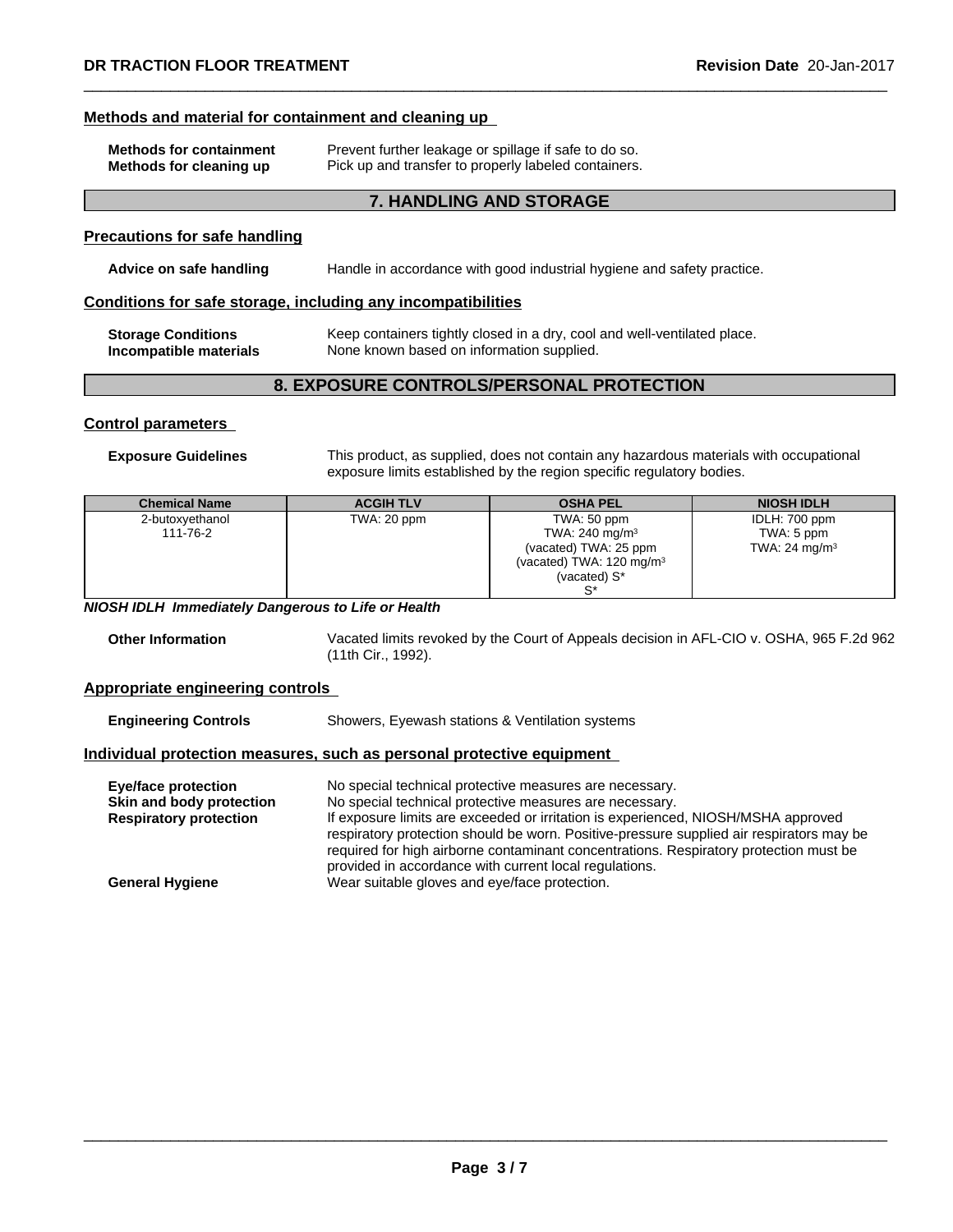# **9. PHYSICAL AND CHEMICAL PROPERTIES**

# **Information on basic physical and chemical properties**

| <b>Physical state</b>               | Liquid                   |                  |  |
|-------------------------------------|--------------------------|------------------|--|
| Appearance                          | Clear                    |                  |  |
| Color                               | Colorless                |                  |  |
| Odor                                | Slight                   |                  |  |
| <b>Odor threshold</b>               | No Information available |                  |  |
| <b>Property</b>                     | <b>Values</b>            | Remarks • Method |  |
| рH                                  | $9.0 - 9.5$              |                  |  |
| <b>Specific Gravity</b>             | 0.99                     |                  |  |
| <b>Viscosity</b>                    | <b>Water Thin</b>        |                  |  |
| <b>Melting point/freezing point</b> | No Information available |                  |  |
| <b>Flash point</b>                  | None                     |                  |  |
| Boiling point / boiling range       | No Information available |                  |  |
| <b>Evaporation rate</b>             | Same as water            |                  |  |
| Flammability (solid, gas)           |                          |                  |  |
| <b>Flammability Limits in Air</b>   |                          |                  |  |
| <b>Upper flammability limit:</b>    | No Information available |                  |  |
| Lower flammability limit:           | No Information available |                  |  |
| Vapor pressure                      | No Information available |                  |  |
| Vapor density                       | No Information available |                  |  |
| <b>Water solubility</b>             | Soluble in water         |                  |  |
| <b>Partition coefficient</b>        | No Information available |                  |  |
| <b>Autoignition temperature</b>     | No Information available |                  |  |
| <b>Decomposition temperature</b>    | No Information available |                  |  |
| <b>Other Information</b>            |                          |                  |  |

**Density Lbs/Gal** 8.25<br> **VOC Content (%)** 1% 0

1% CARB Compliant for product category

# **10. STABILITY AND REACTIVITY**

# **Reactivity**

No data available

**Stability** Stable under recommended storage conditions. **Possibility of Hazardous Reactions** None under normal processing.<br>**Conditions to avoid** Extremes of temperature and di **Conditions to avoid**<br> **Extremes of temperature and direct sunlight.**<br> **Incompatible materials**<br>
None known based on information supplied. None known based on information supplied. **Hazardous Decomposition Products** None known based on information supplied.

# **11. TOXICOLOGICAL INFORMATION**

# **Information on likely routes of exposure**

| <b>Inhalation</b>   | No data available.                                  |
|---------------------|-----------------------------------------------------|
| Eve contact         | May cause irritation.                               |
| <b>Skin Contact</b> | Prolonged contact may cause redness and irritation. |
| <b>Ingestion</b>    | May be harmful if swallowed.                        |

| <b>Chemical Name</b>        | Oral LD50                  | <b>Dermal LD50</b>   | <b>Inhalation LC50</b>    |
|-----------------------------|----------------------------|----------------------|---------------------------|
| 2-butoxyethanol<br>111-76-2 | Rat<br>470 ma/ka<br>$= 47$ | Rabbit<br>= 99 mg/kg | $= 450$ ppm<br>Rat<br>4 L |

# **Information on toxicological effects**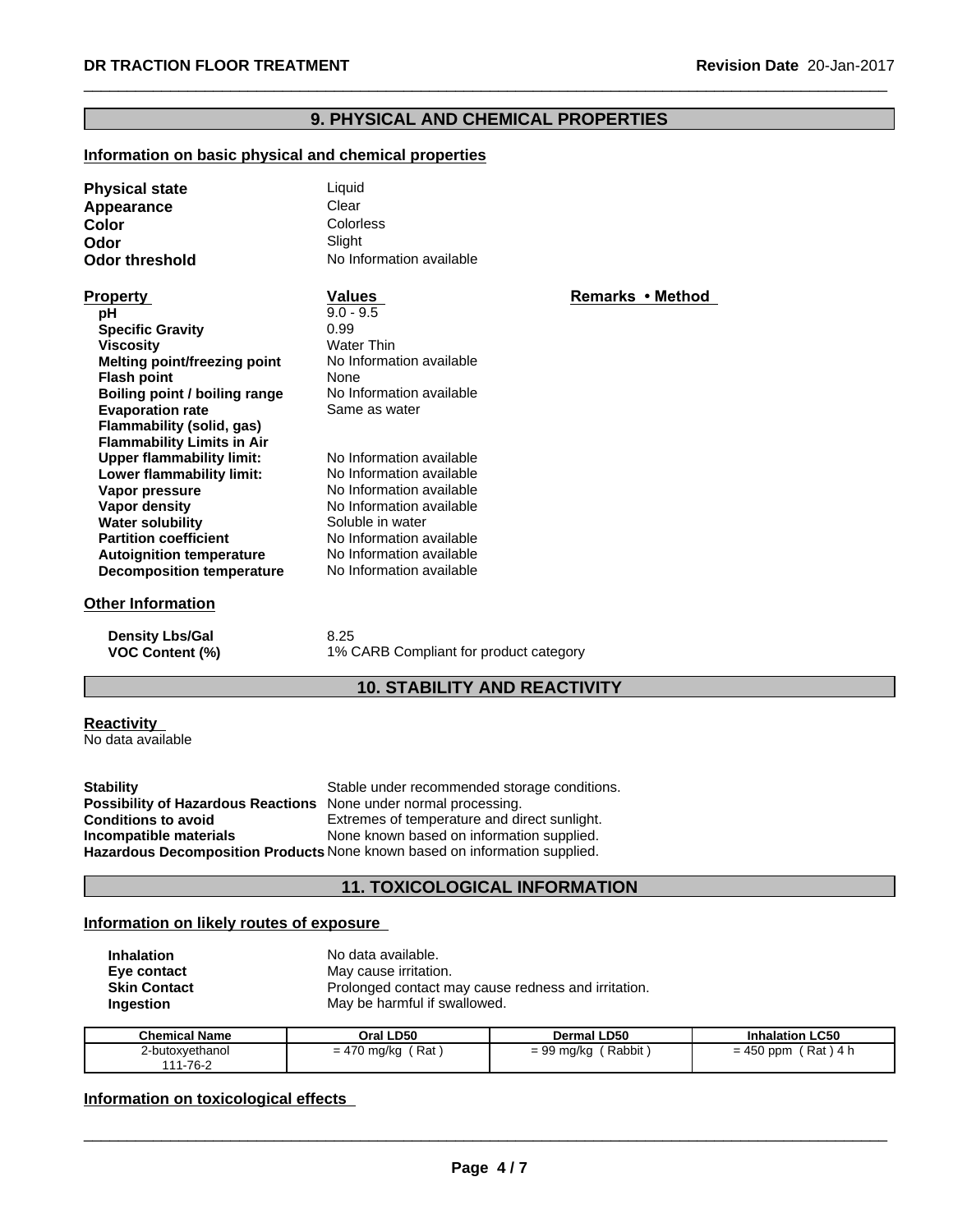**Symptoms** No Information available.

# **Delayed and immediate effects as well as chronic effects from short and long-term exposure**

**Sensitization**<br> **Serm cell mutagenicity** No Information available. **Germ cell mutagenicity<br>Carcinogenicity** 

The table below indicates whether each agency has listed any ingredient as a carcinogen.

| <b>Chemical Name</b>                                              | ACGIH | <b>IARC</b> | <b>NTP</b> | <b>OSHA</b> |  |
|-------------------------------------------------------------------|-------|-------------|------------|-------------|--|
| 2-butoxyethanol                                                   | A3    | Group 3     |            |             |  |
| 1111-76-2                                                         |       |             |            |             |  |
| ACGIH (American Conference of Governmental Industrial Hygienists) |       |             |            |             |  |
| A3 - Animal Carcinogen                                            |       |             |            |             |  |

*IARC (International Agency for Research on Cancer)*

*Group 2A - Probably Carcinogenic to Humans*

*Group 3 -Not classifiable as a human carcinogen*

*OSHA (Occupational Safety and Health Administration of the US Department of Labor) X - Present*

| <b>Reproductive toxicity</b>    | No Information available. |
|---------------------------------|---------------------------|
| <b>STOT - single exposure</b>   | No Information available. |
| <b>STOT</b> - repeated exposure | No Information available. |
| <b>Aspiration hazard</b>        | No Information available. |

#### **Numerical measures of toxicity - Product Information**

**Unknown Acute Toxicity** 0% of the mixture consists of ingredient(s) of unknown toxicity

#### **The following values are calculated based on chapter 3.1 of the GHS document** Inhalation LC50 - 4 hour - vapor - mg/L 2-butoxyethanol 111-76-2 ( .1-1 ) 450

# **12. ECOLOGICAL INFORMATION**

# **Ecotoxicity**

4.55% of the mixture consists of components(s) of unknown hazards to the aquatic environment

| <b>Chemical Name</b>            | Algae/aquatic plants | Fish                                                                                           | <b>Crustacea</b>                                                                   |
|---------------------------------|----------------------|------------------------------------------------------------------------------------------------|------------------------------------------------------------------------------------|
| 2-butoxyethanol<br>111-76-2     |                      | 1490: 96 h Lepomis macrochirus<br>mg/L LC50 static 2950: 96 h<br>Lepomis macrochirus mg/L LC50 | 1000: 48 h Daphnia magna mg/L<br>EC50 1698 - 1940: 24 h Daphnia<br>magna mg/L EC50 |
| Pine Oil<br>8002-09-3           |                      |                                                                                                | 17 - 28: 48 h Daphnia magna mg/L<br>EC50 Flow through                              |
| Ammonium Hydroxide<br>1336-21-6 |                      | 8.2: 96 h Pimephales promelas<br>mg/L LC50                                                     | 0.66: 48 h water flea mg/L EC50<br>0.66: 48 h Daphnia pulex mg/L<br>EC50           |

#### **Persistence and degradability** No Information available.

**Bioaccumulation** No Information available.

| <b>Chemical Name</b> | coefficient<br>rtitior<br>а |
|----------------------|-----------------------------|
| -butoxvethanol       | 0.81                        |
| 1-76-2<br>AA         |                             |

**Other adverse effects** No Information available

# **13. DISPOSAL CONSIDERATIONS**

# **Waste treatment methods**

**Disposal of wastes** Disposal should be in accordance with applicable regional, national and local laws and regulations.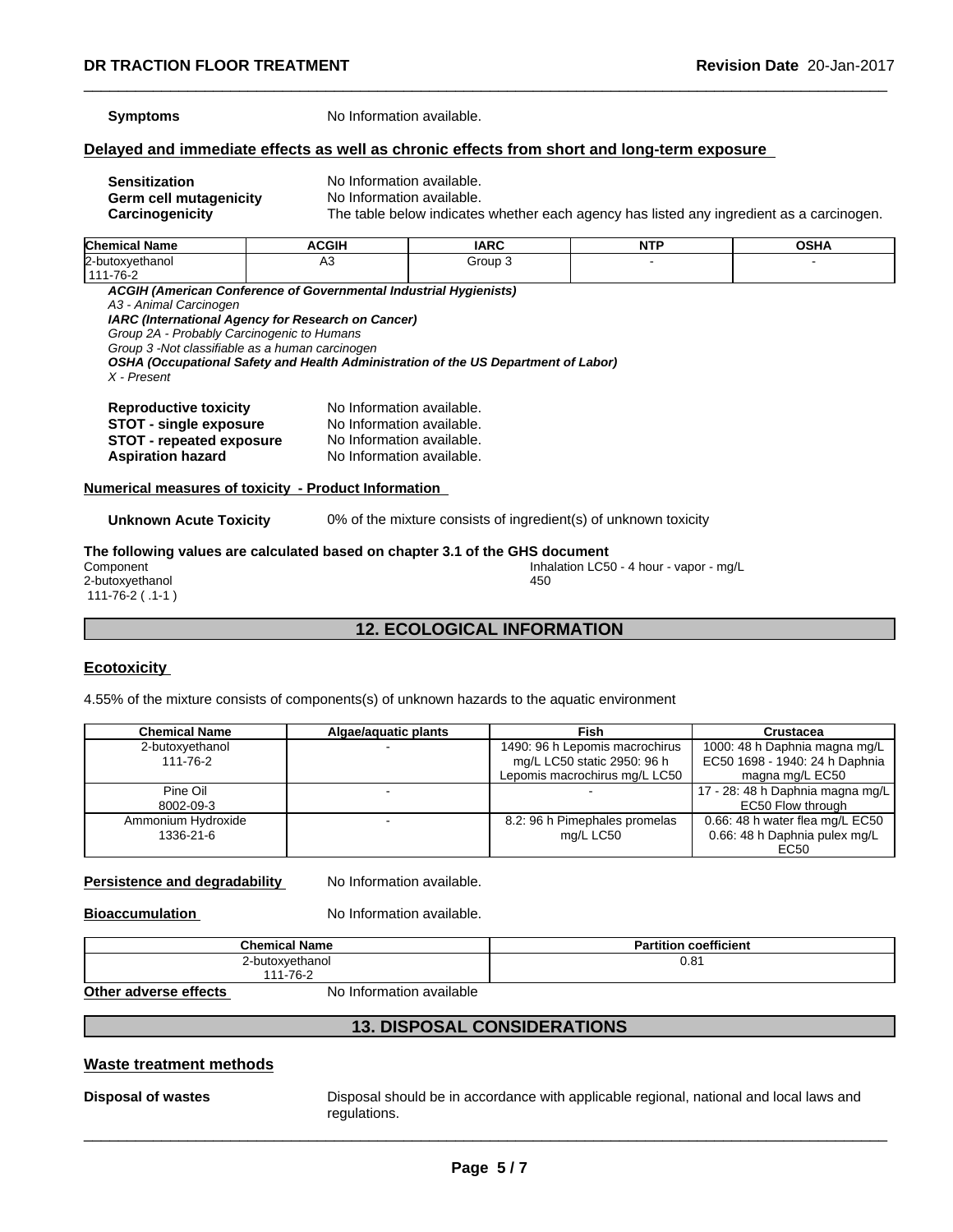#### **Contaminated packaging Do not reuse container.**

This product contains one or more substances that are listed with the State of California as a hazardous waste.

| <b>Chemical Name</b> | California Hazardous Waste Status |
|----------------------|-----------------------------------|
| Ammonium Hydroxide   | Toxic                             |
| 1336-21-6            | corrosive.                        |

# **14. TRANSPORT INFORMATION**

**Note:** The basic description below is specific to the container size. This information is provided for at a glance DOT information. Please refer to the container and/or shipping papers for the appropriate shipping description before tendering this material for shipment. For additional information, please contact the distributor listed in section 1 of this SDS.

#### **U.S. Department of Transportation (USDOT)**

| 4x1 Gallon Case              | Not regulated |
|------------------------------|---------------|
| Pails & Drums (<119 Gallons) | Not regulated |

# **15. REGULATORY INFORMATION**

#### **International Inventories**

| TSCA | <i>Complies</i> | <b>DSL/NDSL</b> | Complies |  |
|------|-----------------|-----------------|----------|--|
|------|-----------------|-----------------|----------|--|

*TSCA - United States Toxic Substances Control Act Section 8(b) Inventory DSL/NDSL - Canadian Domestic Substances List/Non-Domestic Substances List*

#### **US Federal Regulations**

#### **SARA 313**

Section 313 of Title III of the Superfund Amendments and Reauthorization Act of 1986 (SARA). This product does not contain any chemicals which are subject to the reporting requirements of the Act and Title 40 of the Code of Federal Regulations, Part 372

| <b>SARA 311/312 Hazard Categories</b> |    |  |
|---------------------------------------|----|--|
| Acute health hazard                   | No |  |
| <b>Chronic Health Hazard</b>          | No |  |
| <b>Fire hazard</b>                    | No |  |
| <b>Reactive Hazard</b>                | N٥ |  |
| Sudden release of pressure hazard     | No |  |

#### **CWA** (Clean Water Act)

This product does not contain any substances regulated as pollutants pursuant to the Clean Water Act (40 CFR 122.21 and 40 CFR 122.42)

| <b>Chemical Name</b>            | <b>CWA - Reportable</b><br>Quantities | $CWA -$<br><b>Toxic Pollutants</b> | <b>CWA - Priority Pollutants</b> | <b>CWA - Hazardous</b><br><b>Substances</b> |
|---------------------------------|---------------------------------------|------------------------------------|----------------------------------|---------------------------------------------|
| Ammonium Hydroxide<br>1336-21-6 | 1000 lb                               |                                    |                                  |                                             |

# **CERCLA**

This material, as supplied, does not contain any substances regulated as hazardous substances under the Comprehensive Environmental Response Compensation and Liability Act (CERCLA) (40 CFR 302) or the Superfund Amendments and Reauthorization Act (SARA) (40 CFR 355). There may be specific reporting requirements at the local, regional, or state level pertaining to releases of this material

| <b>Chemical Name</b>       | : RQs<br>Substances<br><b>Hazardous</b> | <b>ARQ</b><br>CERCL<br>$\Lambda$ /C<br>^ ש<br>80 J | (RQ)<br>nortable i<br>∴ Quantitv<br>$\sim$ |
|----------------------------|-----------------------------------------|----------------------------------------------------|--------------------------------------------|
| Amm<br>Hvdroxide<br>าonium | '000 lb                                 |                                                    | <b>RC</b><br>1000<br>tinal<br>៶ພ<br>uuu    |